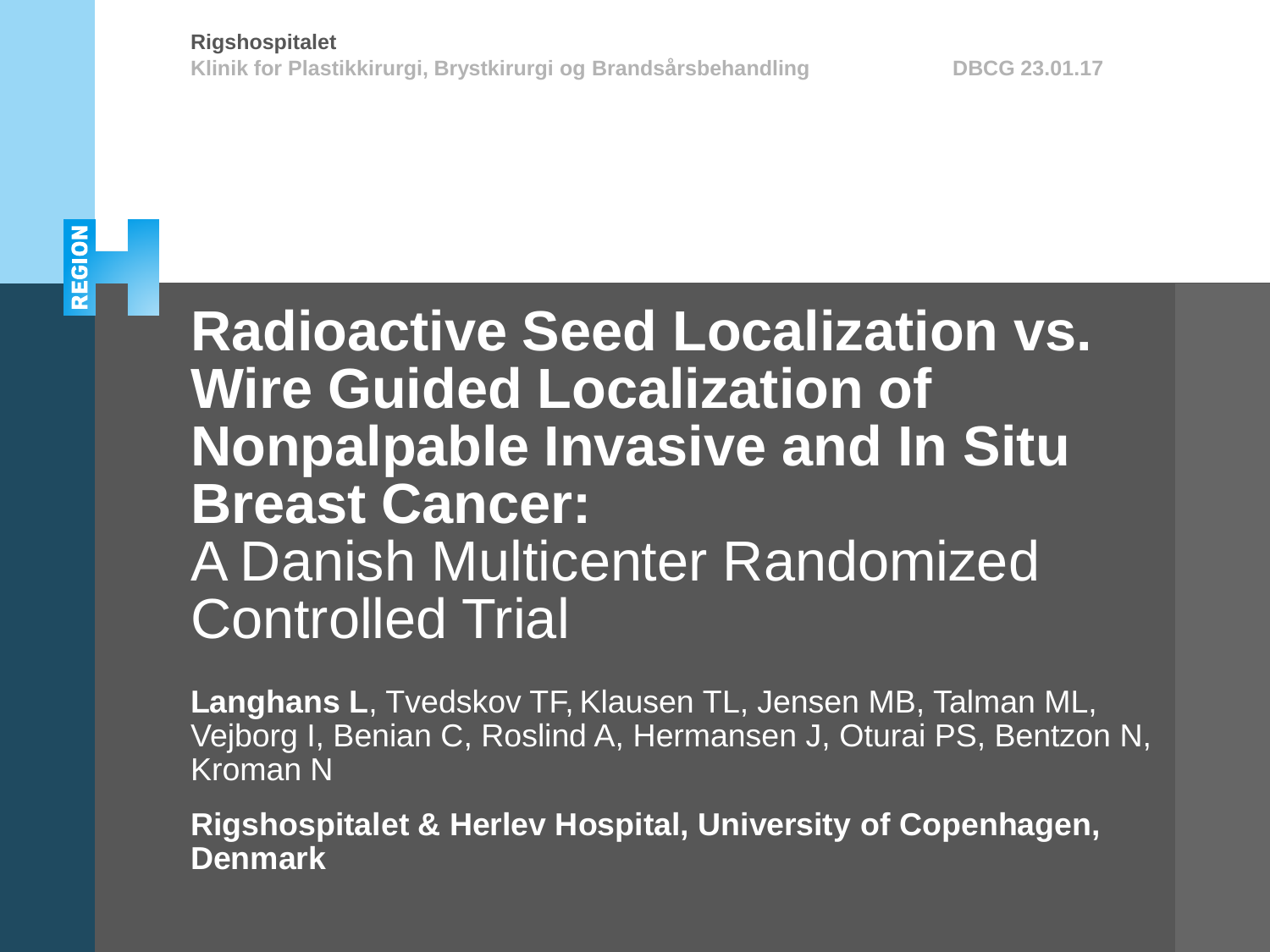#### **Preoperative lesion localization**





#### **Radioactive seed localization (RSL)**

**Wire guided localization (WGL)**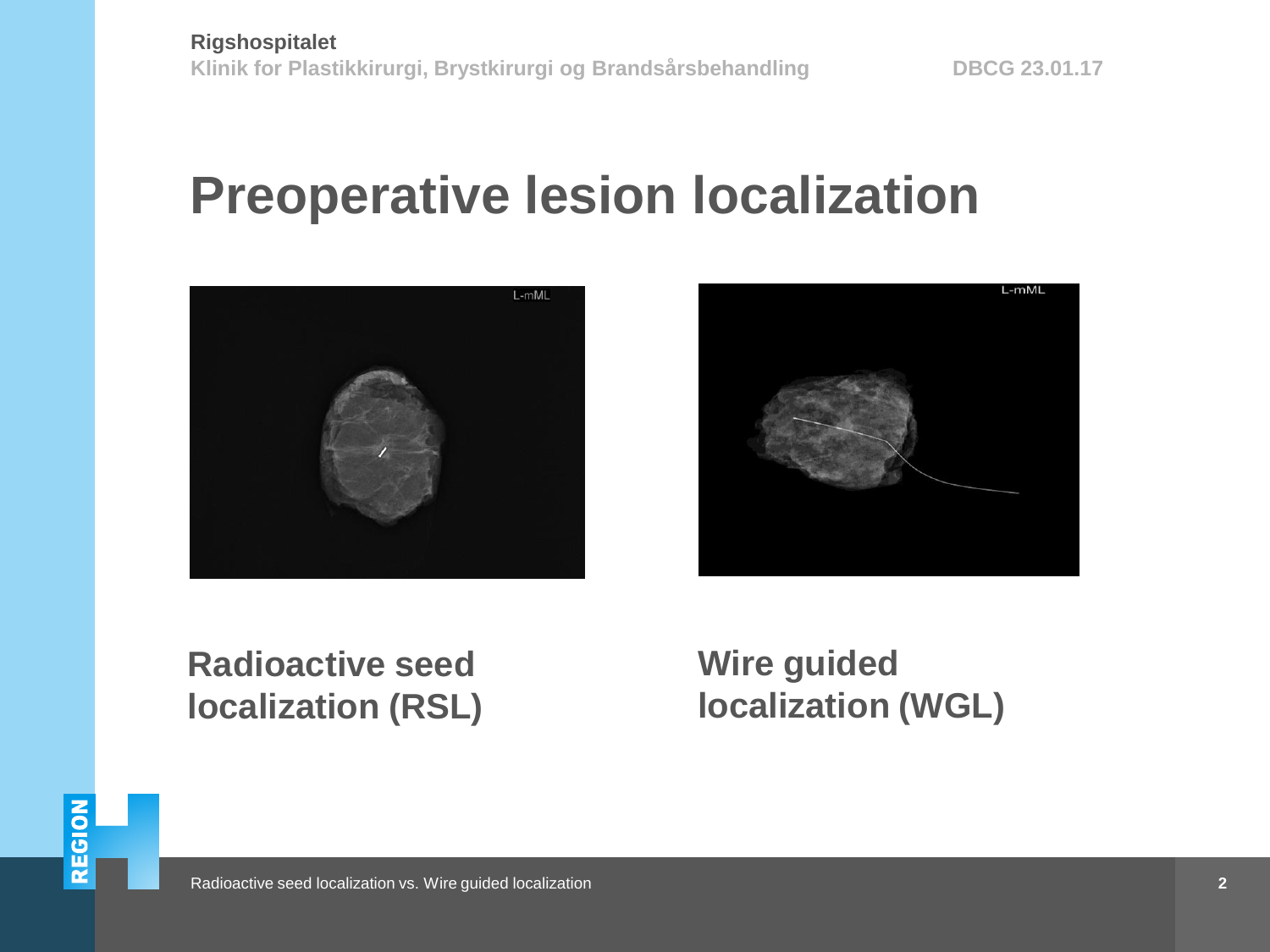# **Aim**

#### **To compare RSL and WGL in a randomized controlled trial**

- Danish setting
- Multicenter trial
- Margin status after breast conserving surgery

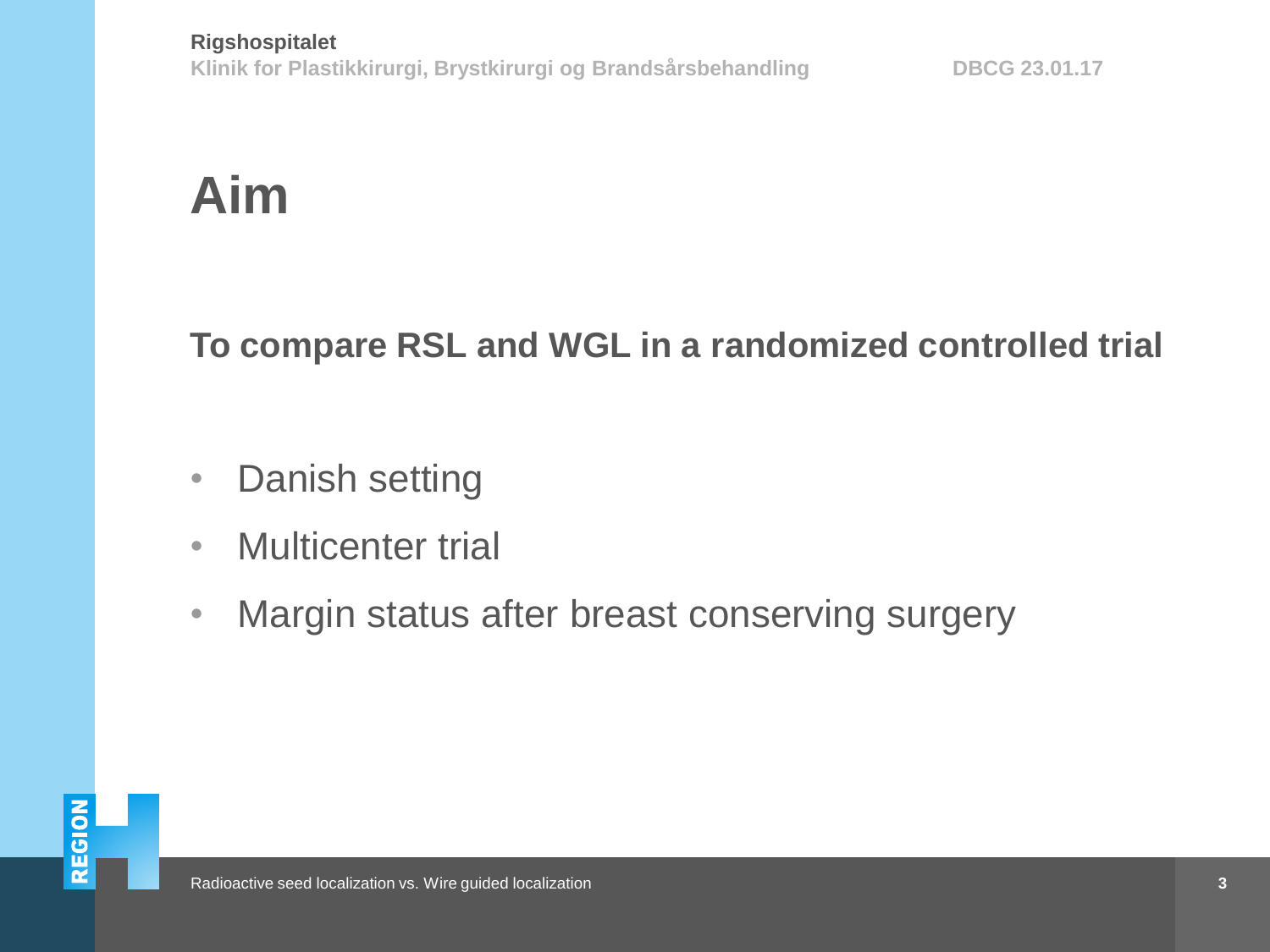# **Patients**



Nonpalpable lesions

Invasive breast cancer (IBC) or ductal carcinoma in situ (DCIS)

Visible on ultrasound

Eligible for breast conserving surgery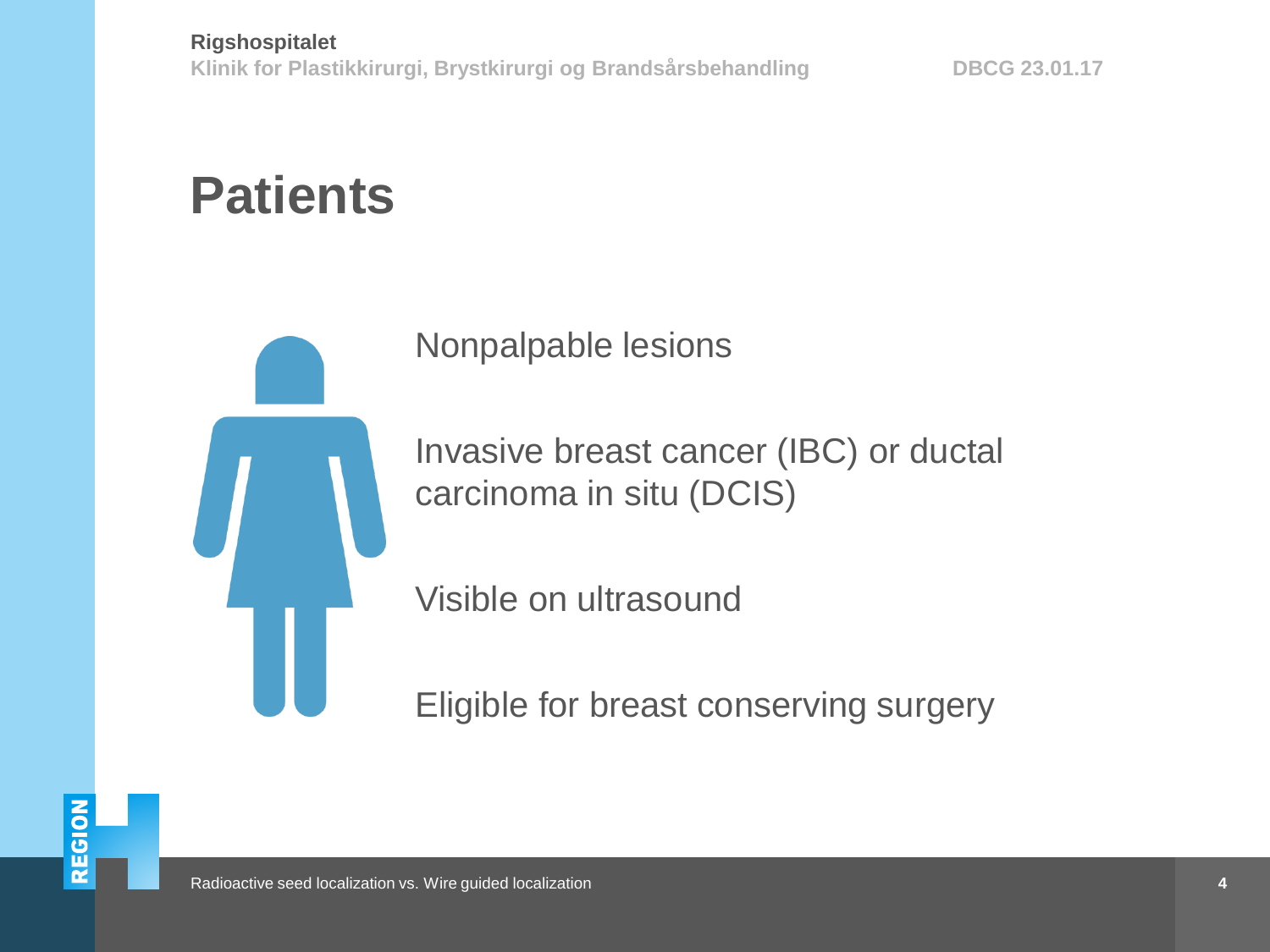# **Methods**



Radiology – Patients' pain perception



Surgery – Duration of surgical procedure & Weight of excised specimen



Pathology – **Margin status**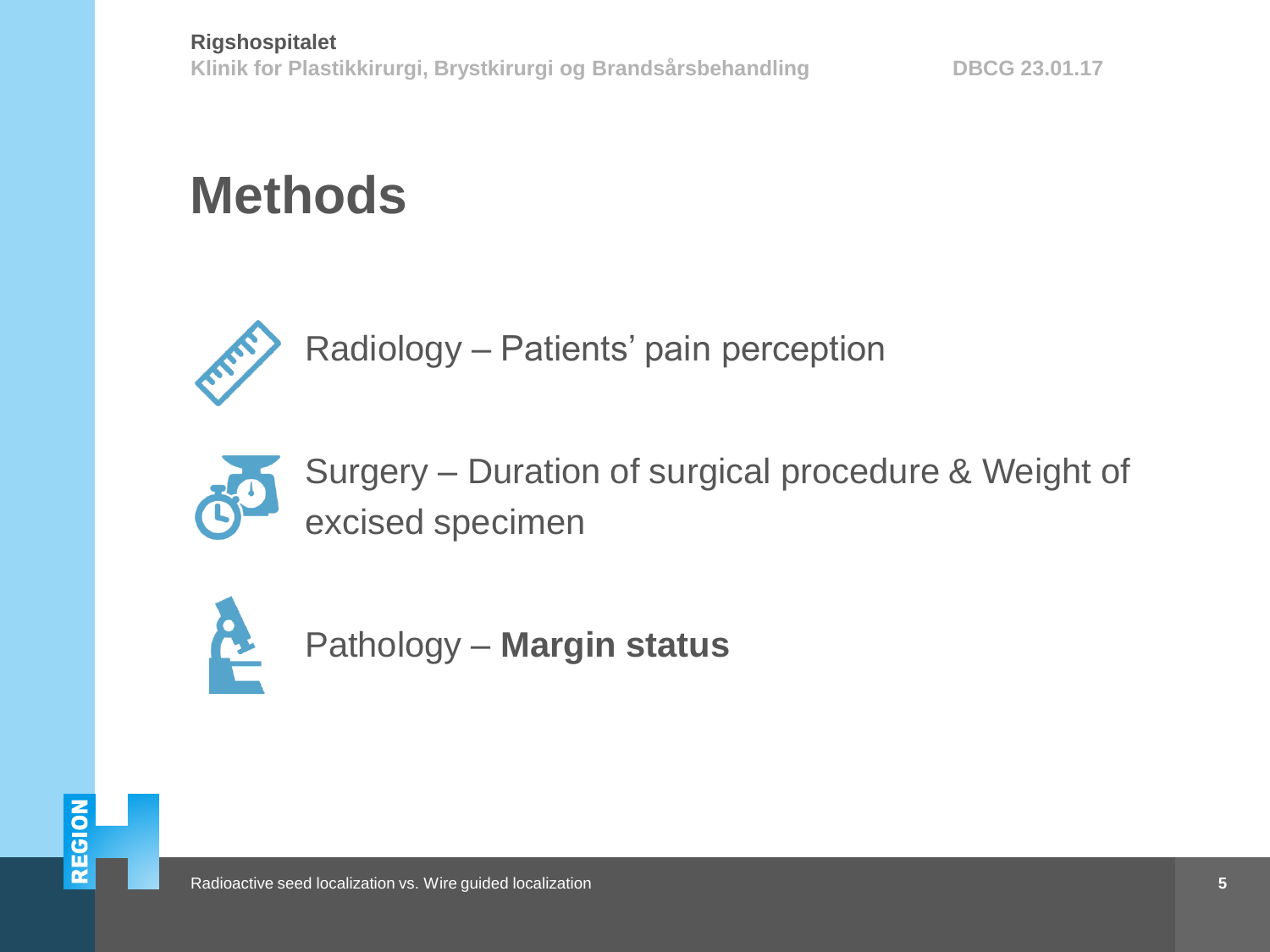

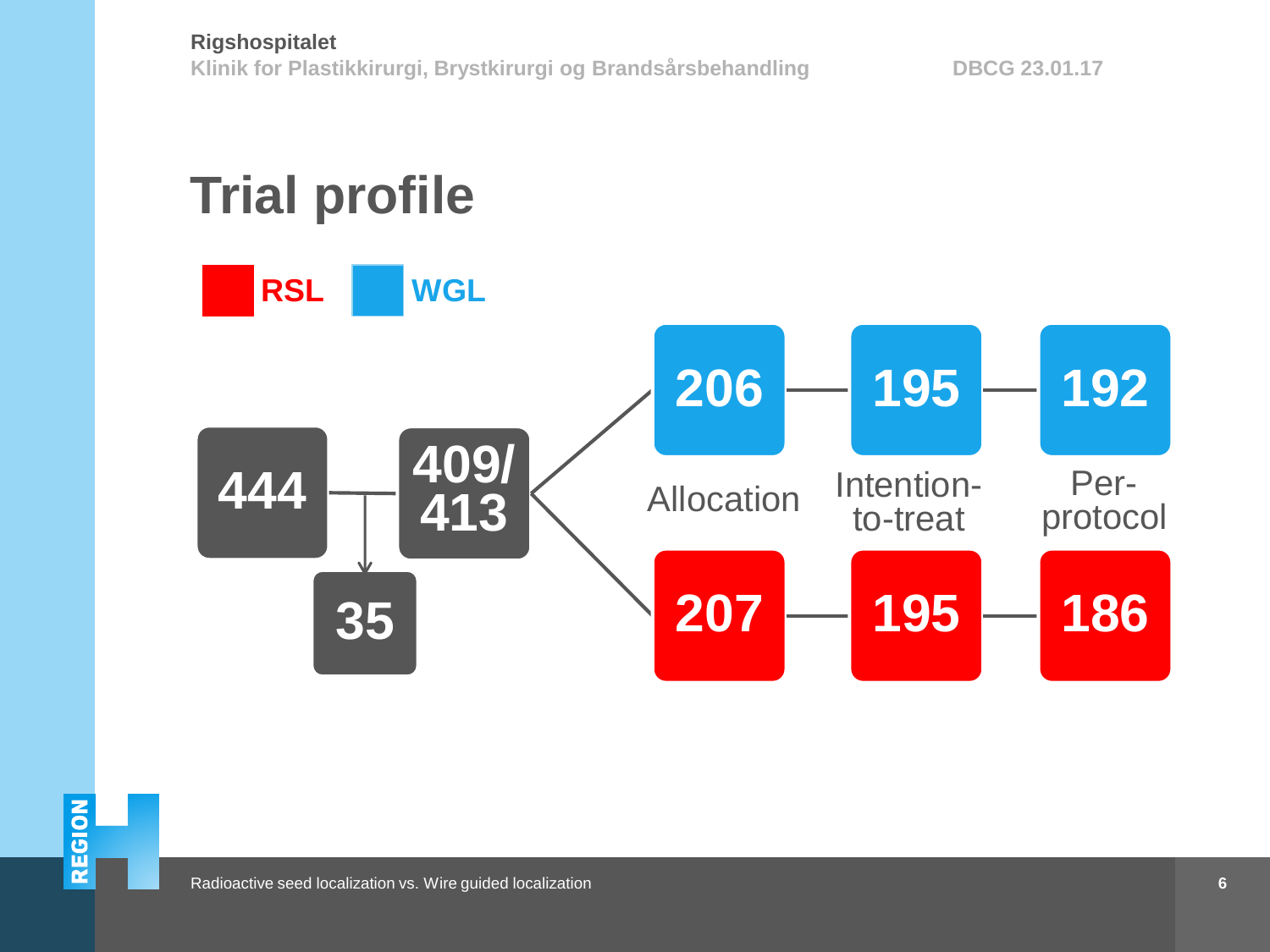## **Results**

- Inclusion period was Jan 1, 2014 to Feb 4, 2016
- Baseline characteristics were alike
- Significantly more patients with DCIS in the WGL group (p=0.006)

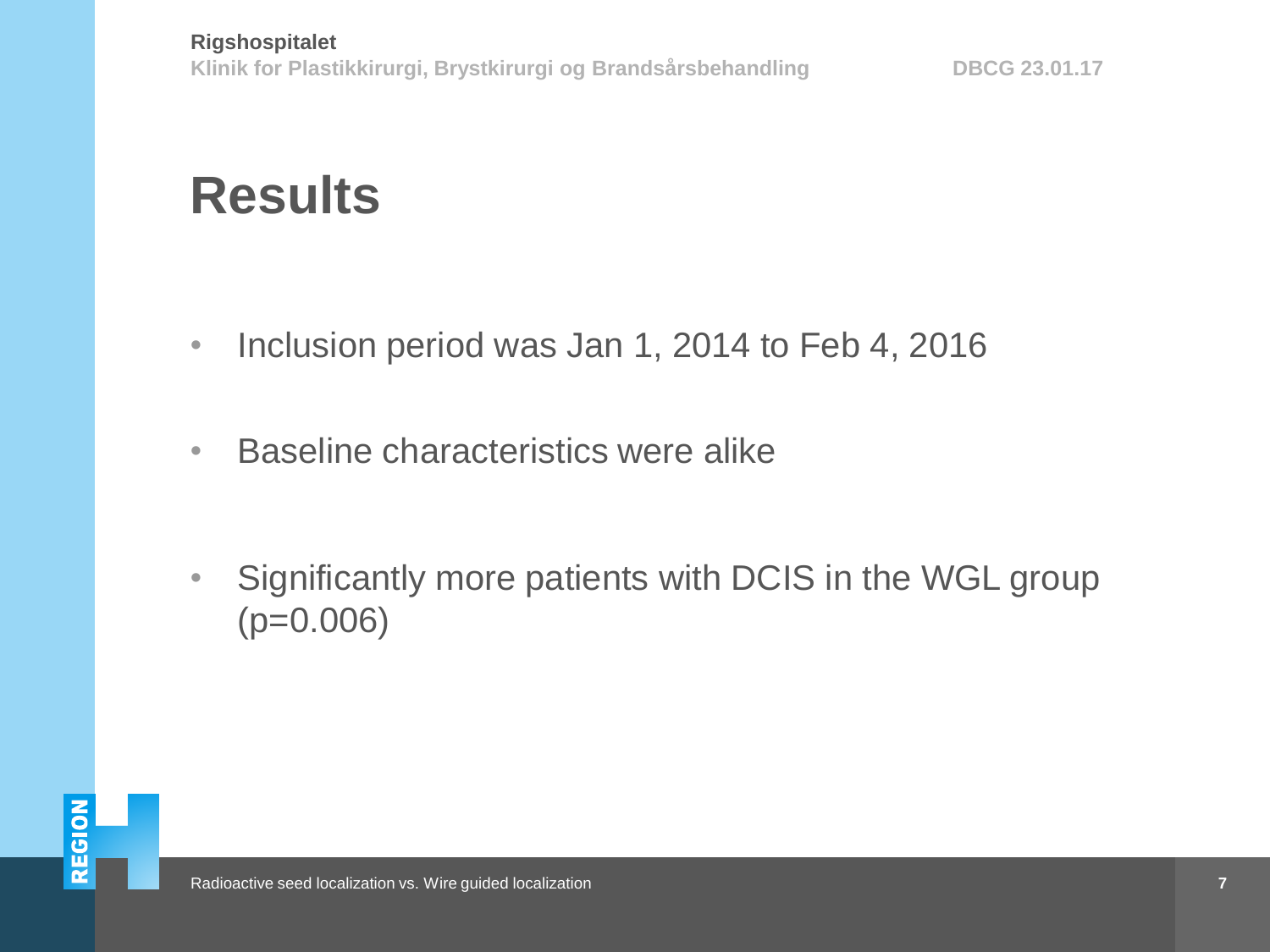# **Margin status**

|                           | <b>RSL n (%)</b> | <b>WGL n (%)</b> | <b>P-value</b> | <b>OR (95%CI)</b>   |
|---------------------------|------------------|------------------|----------------|---------------------|
| <b>Intention-to-treat</b> |                  |                  | 0.65           | $1.15(0.63 - 2.10)$ |
| Negative                  | 172 (88.2%)      | 169 (86.7%)      |                |                     |
| <b>Positive</b>           | 23 (11.8%)       | 26 (13.3%)       |                |                     |
| Per-protocol              |                  |                  | 0.62           | $1.17(0.64 - 2.14)$ |
| <b>Negative</b>           | 164 (88.2%)      | 166 (86.5%)      |                |                     |
| Positive                  | 22 (11.8%)       | 26 (13.5%)       |                |                     |
| <b>IBC</b>                |                  |                  | 0.997          | $1.0(0.53 - 1.89)$  |
| <b>Negative</b>           | 172 (88.7%)      | 164 (88.6%)      |                |                     |
| <b>Positive</b>           | 22 (11.3%)       | 21 (11.4%)       |                |                     |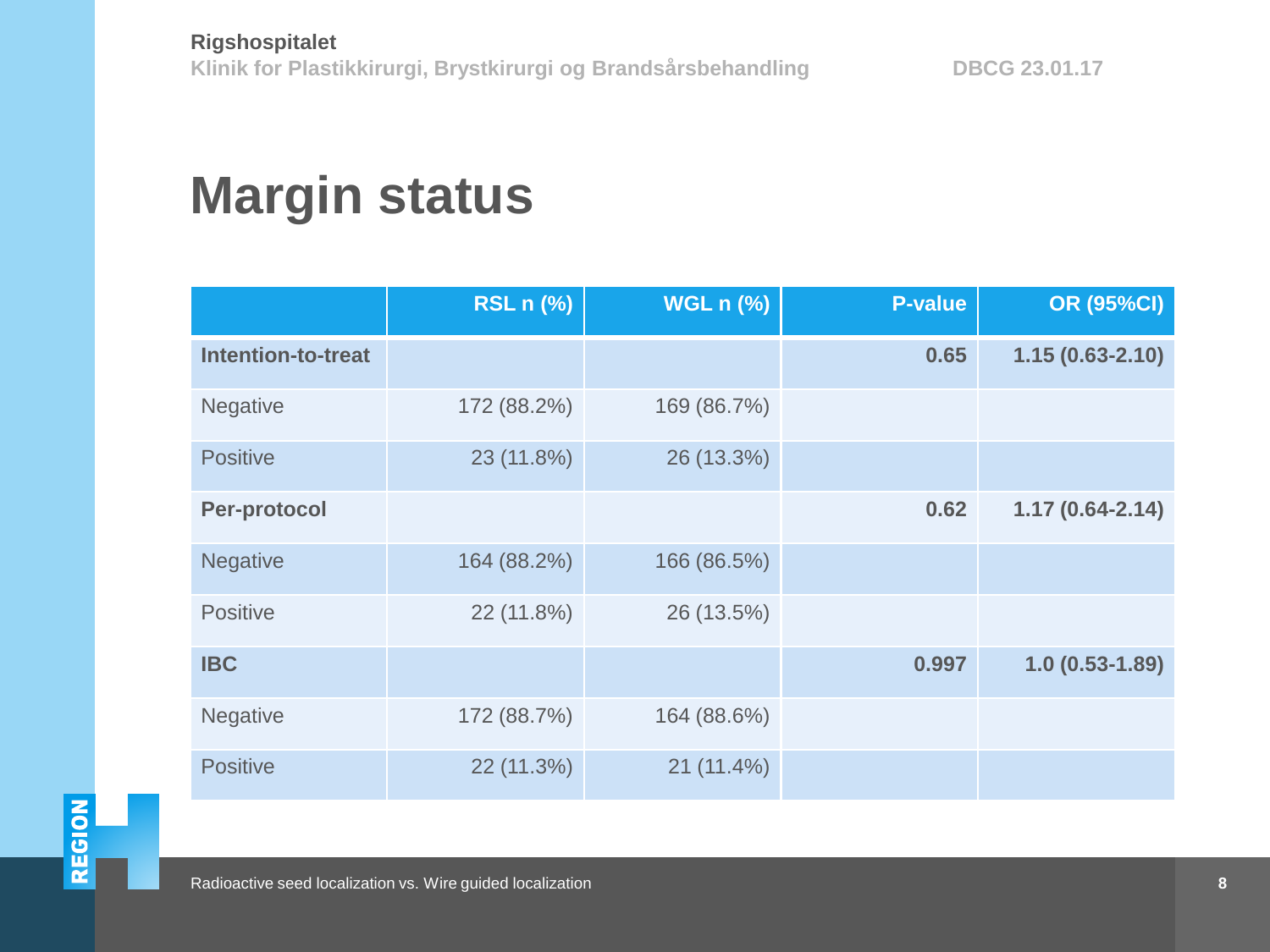### **Secondary outcomes**

|                        | <b>RSL</b>     | <b>WGL</b>     | <b>P-value</b> |
|------------------------|----------------|----------------|----------------|
| Weight total (g)       | 29 (18.5-43.0) | 26 (18.0-40.0) | 0.54           |
| <b>Duration (min)</b>  | $10(7-12)$     | $10(7-15)$     | 0.12           |
| <b>Pain Perception</b> |                |                | 0.28           |
| <b>No</b>              | 13 (7.9%)      | $4(2.9\%)$     |                |
| <b>Mild</b>            | 88 (53.3%)     | 76 (55.1%)     |                |
| Moderate               | 48 (29.1%)     | 41 (29.7%)     |                |
| <b>Severe</b>          | 16 (9.7%)      | 17 (12.3%)     |                |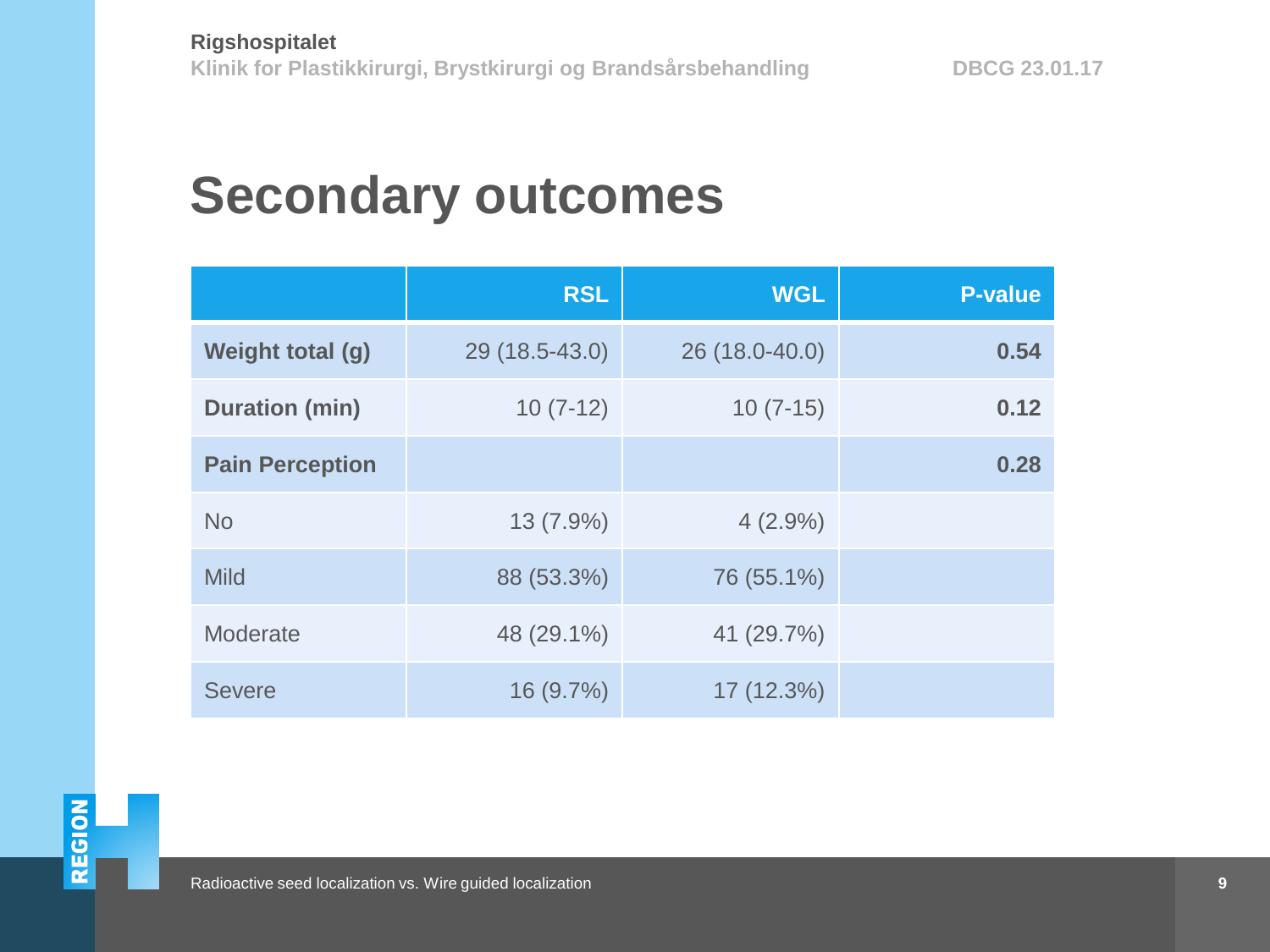### **Results**

- Complication rate (p=0.89)
- Sentinel node identification rate (p=1.0)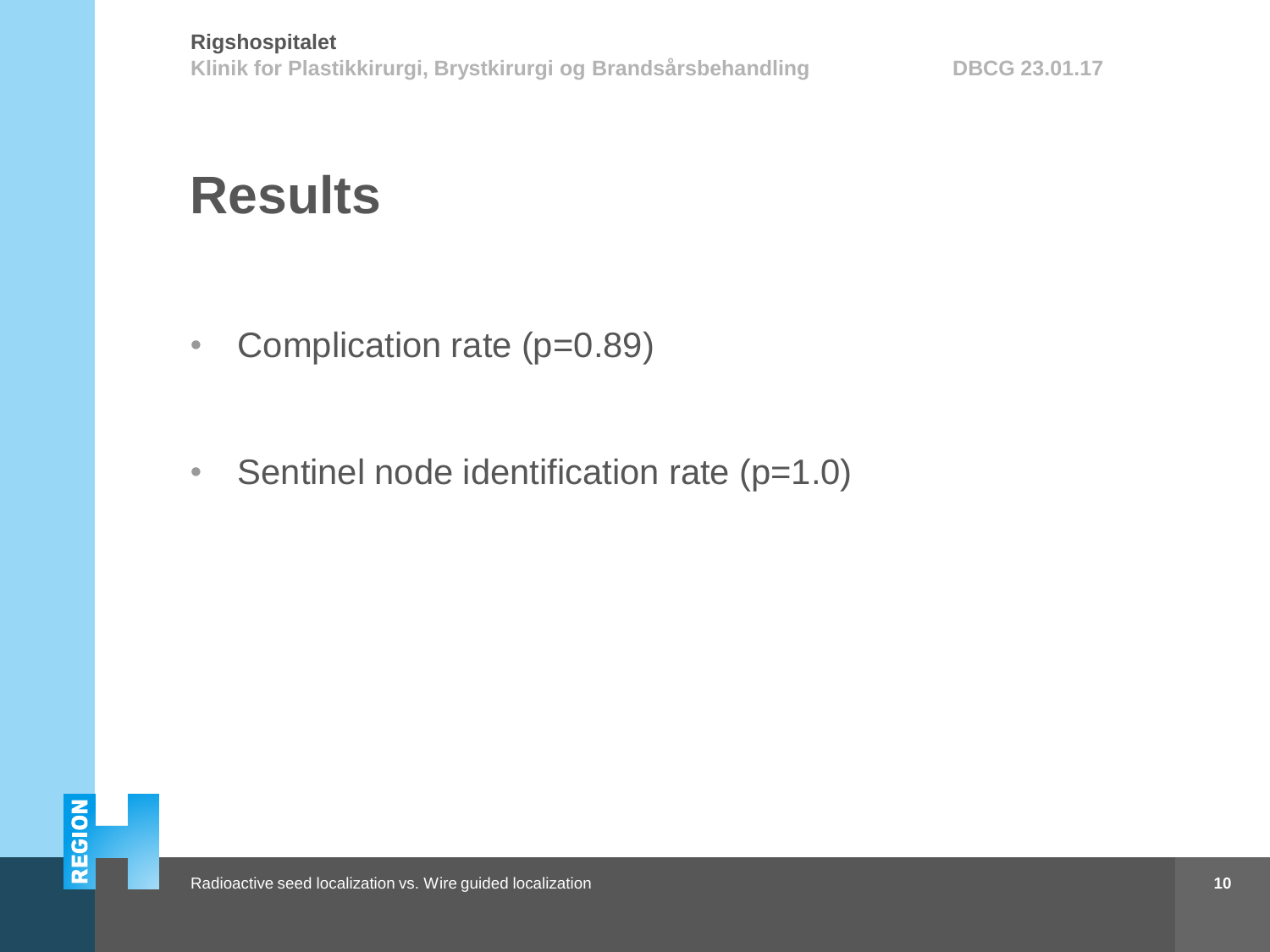# **Conclusion**

No significant difference in:

#### • **Margin status**

- Duration of the surgical procedure
- Weight of the excised specimen
- Patients' pain perception

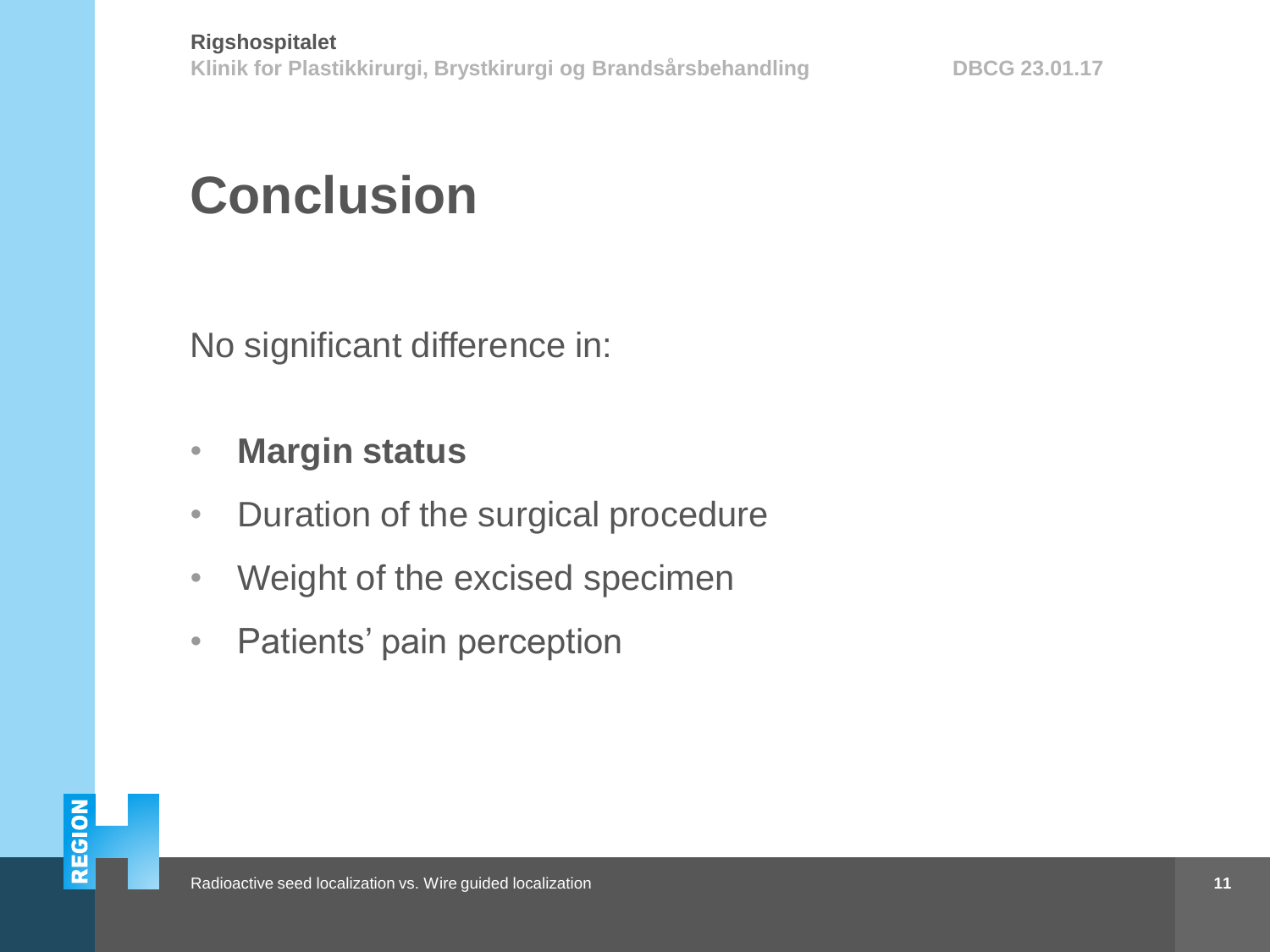### **Perspectives**

- RSL offers a major logistic advantage
- Two previous randomized trials with similar results on margin status
- Can we implement RSL as standard procedure ?